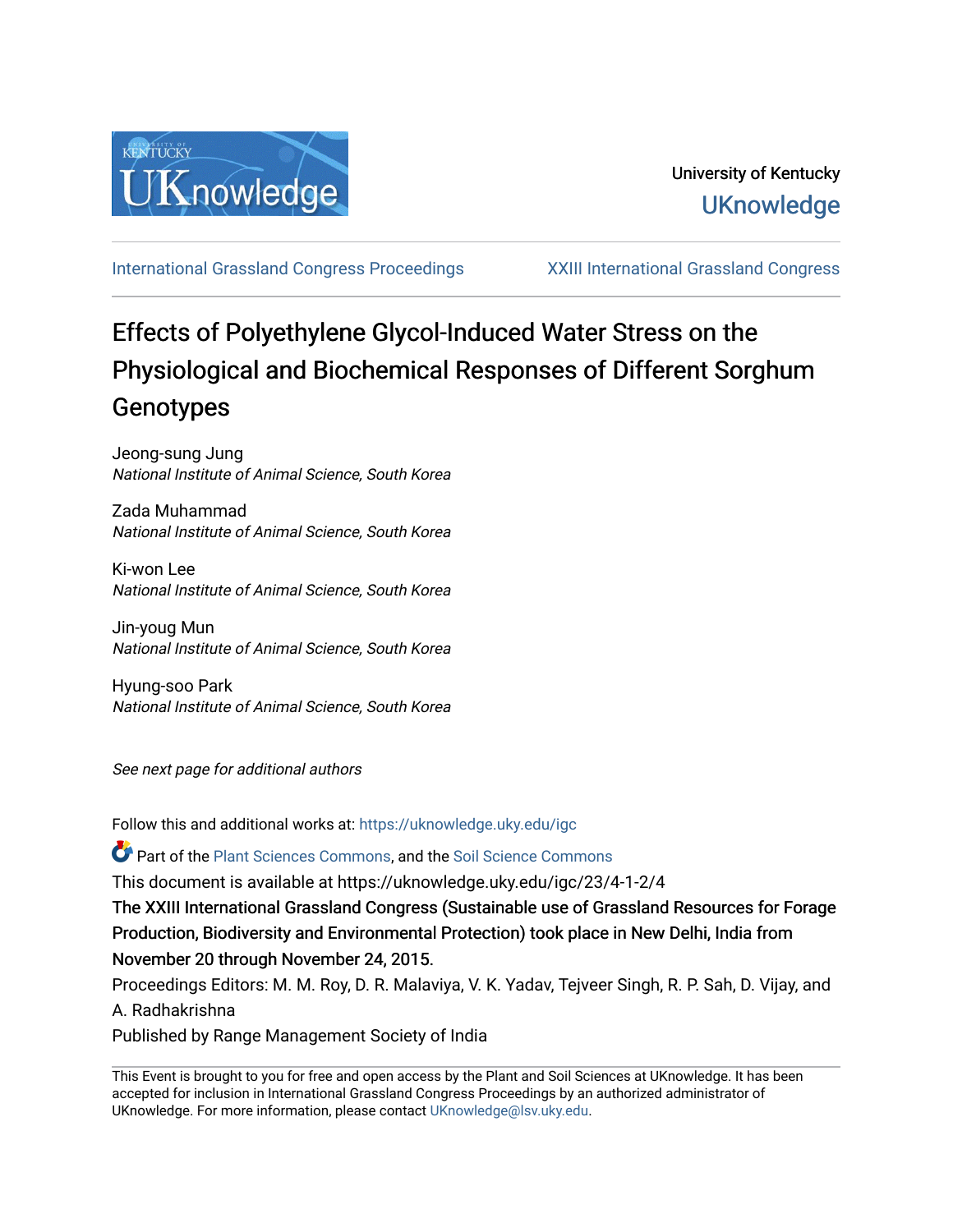# Presenter Information

Jeong-sung Jung, Zada Muhammad, Ki-won Lee, Jin-youg Mun, Hyung-soo Park, Young-jin Kim, Won-ho Kim, Sang-hoon Lee, and Sang-hack Lee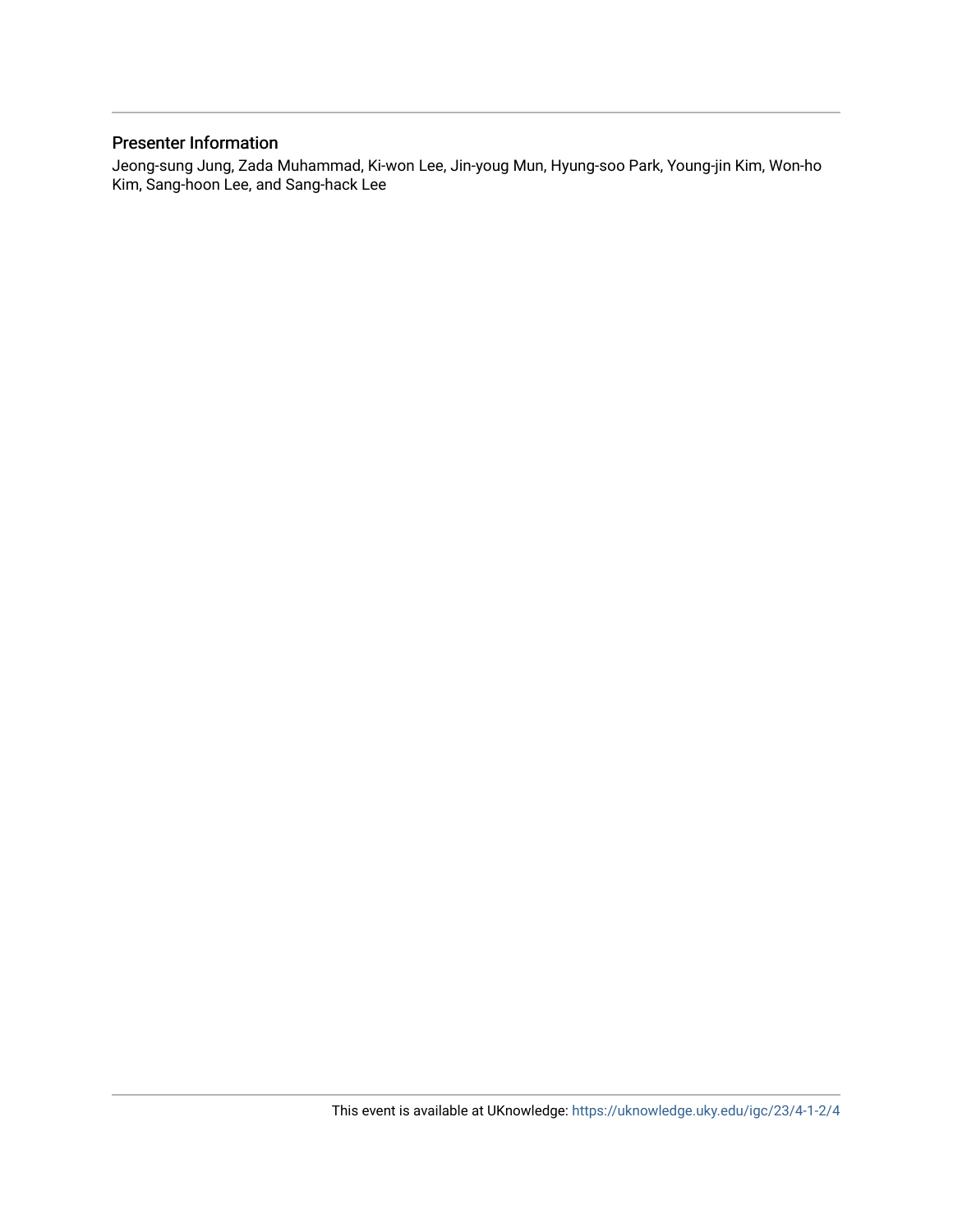# **Effects of polyethylene glycol-induced water stress on the physiological and biochemical responses of different Sorghum genotypes**

## **Jeong Sung Jung\*, Zada Muhammad, Ki-Won Lee, Jin Youg Mun, Hyung Soo Park, Young Jin Kim, Won Ho Kim, Sang-Hoon Lee, Sang Hack Lee**

National Institute of Animal Science, Rural Development Administration, Cheonan, Republic of Korea \*Corresponding author e-mail: [jjs3873@korea.kr](mailto:jjs3873@korea.kr)

**Keywords:** Abiotic stress, Atioxidant enzyme, Poly ethylene glycol, Sorghum (*Sorghum bicolor*), Stress resistance

## **Introduction**

Globally, abiotic stress is the primary cause of crop loss, reducing the average yields of most major crop plants by more than 50% (Bray *et. al*., 2000). Drought stress is one of the most widespread environmental stresses when the total area of arable land is classified according to the occurrence of various stress factors (Arora *et al*., 2002).

Drought and other abiotic stresses limit the photosynthetic activity of various crops, which in turn reduces the production of photosynthetic assimilates. Almost every developmental stage of the plant is affected by water stress. However, it has been observed that drought stress is more damaging to plants at the growth and germination stages, affecting seedling shoot length, flowering, and root length (Khayatnezhad, *et al*., 2010).

Significant work has been conducted investigating the growth of plants under drought stress conditions. First, the roots sense a water deficiency, and after an hour begin to synthesize abscisic acid (ABA). From within minutes to hours, ABA is transported via the xylem from the roots to the leaves; thus, root length is an important characteristic to consider when evaluating a plant's resistance to drought stress. Furthermore, seedling traits have also shown to exhibit moderate to high levels of heritability of genetic variance within environments (Rauf *et al*., 2008).

An alternative approach to drought stress-screening of the germplasm is to induce water stress through the application of polyethylene glycol (PEG) solutions. Polyethylene glycol has molecular mass of 6000 and is non-ionicand water-soluble polymers that do not rapidly penetrate into plant tissues. This solution interferes with the roots' ability to absorb water because of the associated reduction of osmotic potential (Dodd and Donovan, 1999).

In order to evaluate the physiological drought responses of different sorghum cultivars grown in Korea, polyethylene glycol (PEG) treatments of varying duration were applied to 4 different sorghum cultivars in order to imitate different levels of water stress. The effects of PEG-mediated drought stress on the CAT activity, APOD activity, GPOD activity, SOD activity,  $H_2O_2$  content, MDA content, proline content, and chlorophyll content of sorghum seedlings were examined and compared to a control cultivar with a different degree of sensitivity to drought stress.

## **Materials and Methods**

The four sorghum cultivars used in this study were SS405, SX-17, Jumbo, and Revolution. SS405 is a sorghum-sorghum forage hybrid (SSFH). SX-17 and Jumbo are sorghum-sudangrass hybrids (*Sorghum bicolor*-*S. bicolor* var. *sudanense*). Revolution is a hybrid of brown midrib (BMR) and sorghum. They were germinated under dark conditions, at 25 °C for 12 h, on moist cotton pads in petri dishes. The germinated seeds were raised to the seedling stage on one-fourth strength Hoagland nutrient medium containing different concentrations of SA (50, 500, and 100 μM). A set of plants growing in medium without SA was used as a control. The seedlings were grown in a plant growth chamber with an 8 h photoperiod at  $25 \pm 2$  °C. The light intensity was approximately 200  $\mu$ M m<sup>-2</sup>·s<sup>-1</sup>. The primary leaves and roots of 7-day-old seedlings were used for the analysis

The shoot and root tissues of sorghum cultivars were removed after 20 days of growth, and their fresh weights (FW) were measured. The plant material was then oven-dried for 48 h at 70 °C, after which the plants were weighed to determine their dry weights (DW).

Polyethylene glycol (PEG) treatments of varying duration were applied to 4 different sorghum cultivars in order to imitate different levels of water stress. The effects of PEG-mediated drought stress on the CAT activity, APOD activity, GPOD activity, Superoxide dismutase (SOD) activity,  $H_2O_2$  content malondialdehyde (MDA) content, proline content and chlorophyll content of sorghum seedlings were examined and compared to a control cultivar with a different degree of sensitivity to drought stress.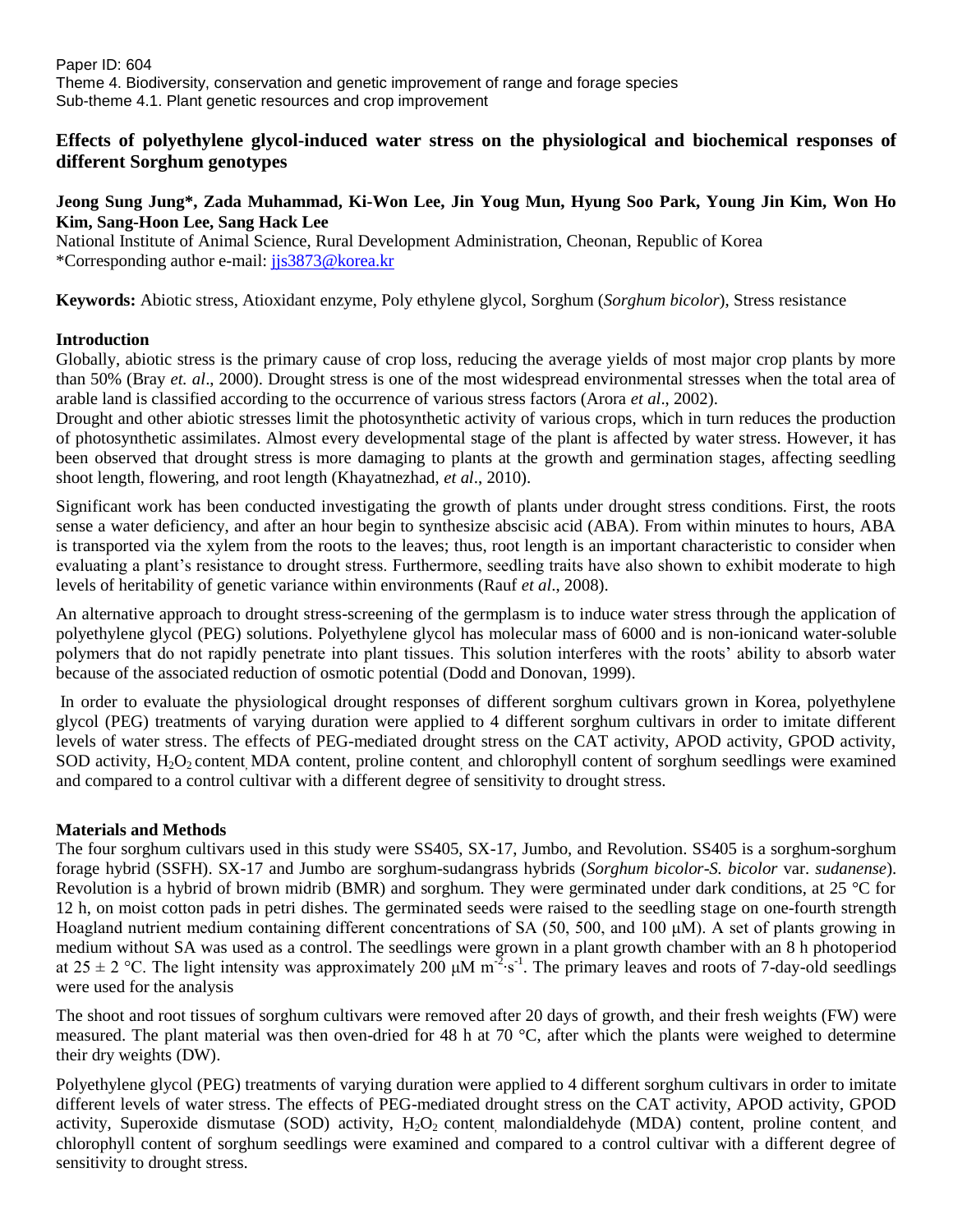Experiments were performed with 3–5 replicates per analysis. The significance of the treatment effects was determined at a 5% probability level by one-way ANOVA, and the general linear model (GLM) function in the Minitab 15 software program.

### **Results and Discussion**

Catalase (CAT) activity was shown to increase under drought stress, particularly in the Jumbo and Revolution cultivars under both treatments. Cultivars SX-17 and SS-405 exhibited differing results under different PEG treatments. Both SX-17 and SS-405 have shown high activity at PEG (30%) treatment for 72 h and low CAT activity PEG (30%) treatment for 24 hours (Fig. 1).



**Fig. 1:** Effects of PEG-mediated drought stress on the catalase (A), APOD (B), GPOD (C) and SOD (D) activity of seedling of different sorghum genotypes.

Ascorbate peroxidase (Fig. 1) showed high levels of activity under PEG stress, as compared to the control, particularly in cultivars Jumbo and Revolution. Guaiacol peroxidase (GPOD) showed high activity compared to the control. Guaiacol peroxidase GPOD activity might be involved in cell wall lignification, rather than in the protection of plant tissues against oxidative damage. Super oxide dismutase (SOD) (Fig. 1) exhibited elevated levels of activity under PEG stress.

SOD catalyzes the conversion of the superoxide anion to  $H_2O_2$ . Proline content was high in the sorghum seedling of different genotypes under PEG-mediated drought stress (Fig. 2). Significant proline accumulation appears to be an essential part of the drought protection mechanism of sorghum seedlings. With elevated proline content there was also a significant increase in the MDA content of the sorghum seedlings (Fig. 2). This can be explained by the assumption that the protective potential of proline was not sufficient to achieve the total removal of excess ROS. Chlorophyll content varied among treatments relative to the control. Enhanced chlorophyll content may increase the photosynthetic efficiency of plants.